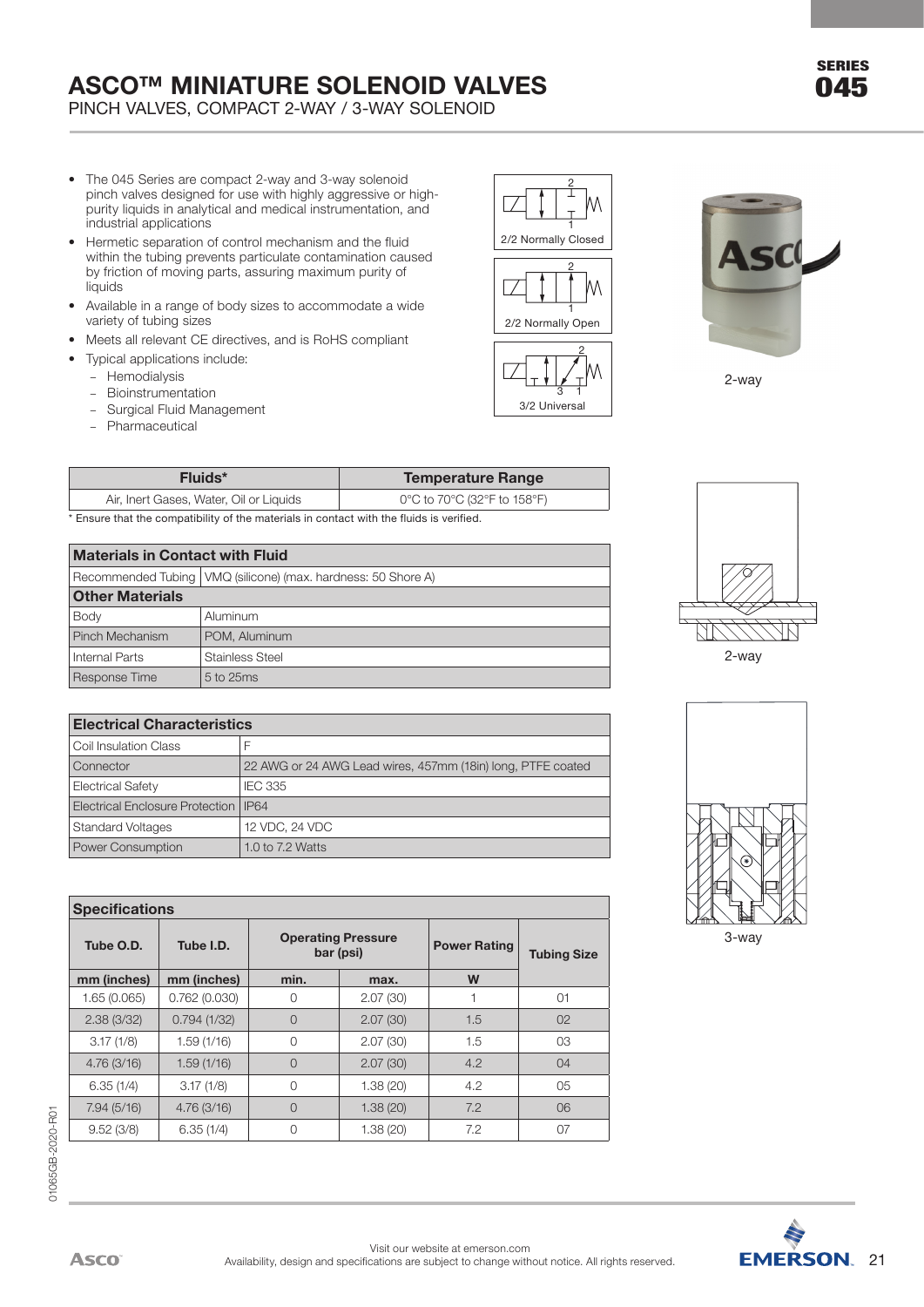PINCH VALVES, COMPACT 2-WAY / 3-WAY SOLENOID

### **How to Order**



### **Options**

• Contact us for information regarding the usage of different tubing other than those recommended

### **Installation**

- The solenoid valves can be mounted in any position without affecting operation, however, for optimum performance it is recommended that they be fitted with the solenoid operator at the top.
- In case the tubing is not placed in its seat, the solenoid valve could operate incorrectly.
- 305mm (12in) Flexible tubing is pre-installed with each valve.

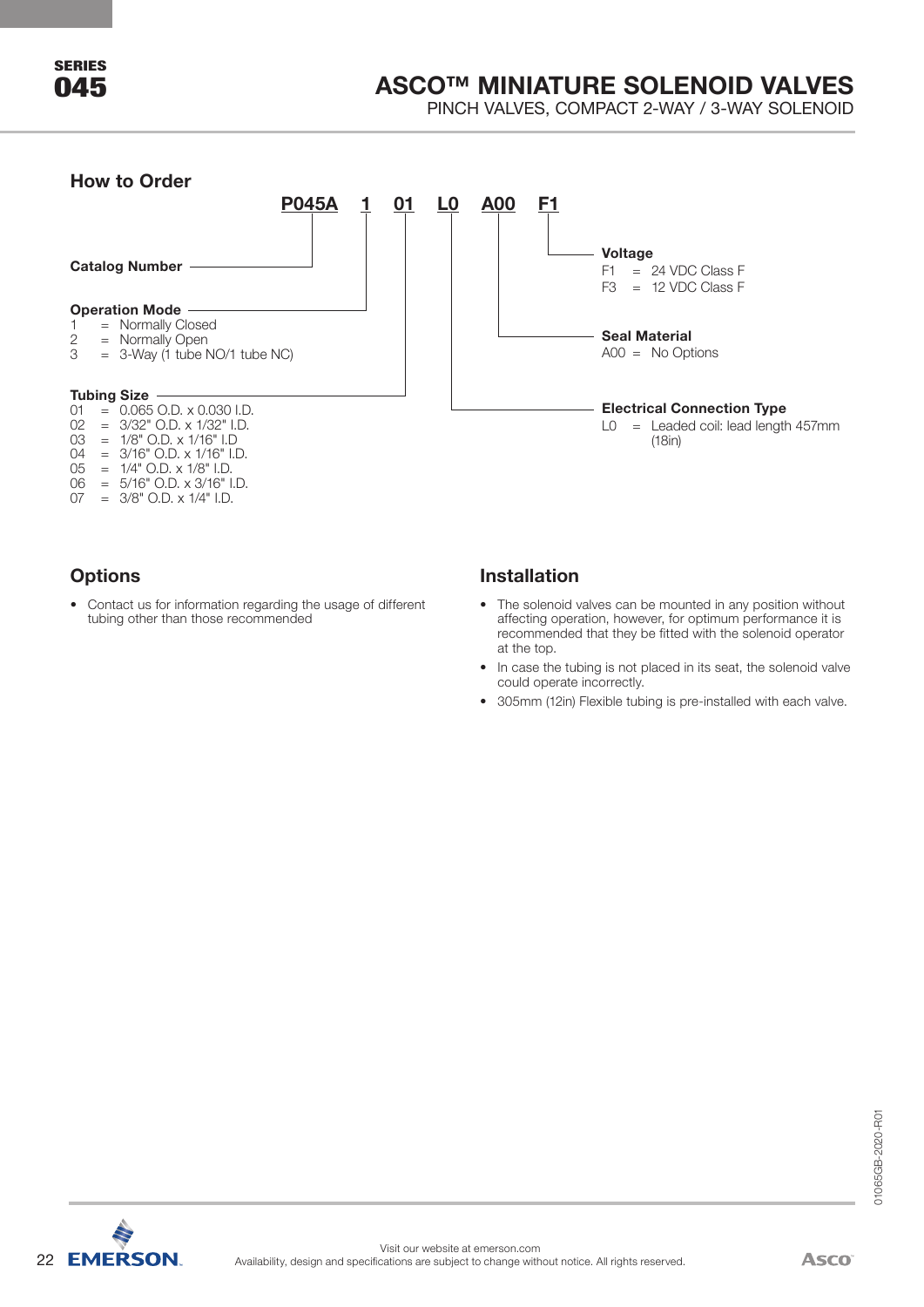PINCH VALVES, COMPACT 2-WAY / 3-WAY SOLENOID

### **Dimensions: mm (inches)**

### **2-Way Solenoid**







**Construction**

















| Config-<br>uration | <b>Construction</b><br><b>Type</b> | <b>Tubing Size</b> | Ø             | Α             | в             | C             | D             | Е             | F         |
|--------------------|------------------------------------|--------------------|---------------|---------------|---------------|---------------|---------------|---------------|-----------|
| <b>NO</b>          |                                    | 01                 |               | 28.58 (1.125) | 12.70 (0.500) |               |               |               |           |
| <b>NC</b>          | Ш                                  | 01                 | 19.05 (0.750) | 25.45 (1.002) | 12.70 (0.500) |               | 8.99 (0.354)  | 4.50(0.177)   | #2-56     |
| <b>NO</b>          | $\mathbb{H}$                       | 02/03              | 25.40 (1.000) | 37.25 (1.467) | 17.45 (0.687) | 17.45 (0.687) | 17.45 (0.687) |               | $#4 - 40$ |
| <b>NC</b>          | $\mathsf{I}\mathsf{V}$             | 02/03              |               | 37.12 (1.462) | 12.34 (0.486) | 12.34 (0.486) | 12.34 (0.486) | 6.17(0.243)   |           |
| <b>NO</b>          | $\mathbb{H}$                       | 04/05              |               | 50.79 (2.000) | 22.45 (0.884) | 22.45 (0.884) | 22.45 (0.884) |               | #4-40     |
| <b>NC</b>          | $\mathsf{I}\mathsf{V}$             | 04/05              | 31.75 (1.250) | 46.91 (1.847) | 15.90 (0.626) | 15.90 (0.626) | 15.90 (0.626) | 7.95 (0.313)  |           |
| <b>NO</b>          | $\mathbb{H}$                       | 06/07              |               | 59.68 (2.350) | 28.58 (1.125) | 28.58 (1.125) | 28.58 (1.125) |               | $#4 - 40$ |
| N <sub>C</sub>     | $\mathsf{N}$                       | 06/07              | 38.10 (1.500) | 55.80 (2.197) | 20.22 (0.796) | 20.22 (0.796) | 20.22 (0.796) | 10.11 (0.398) |           |

A



SERIES 045